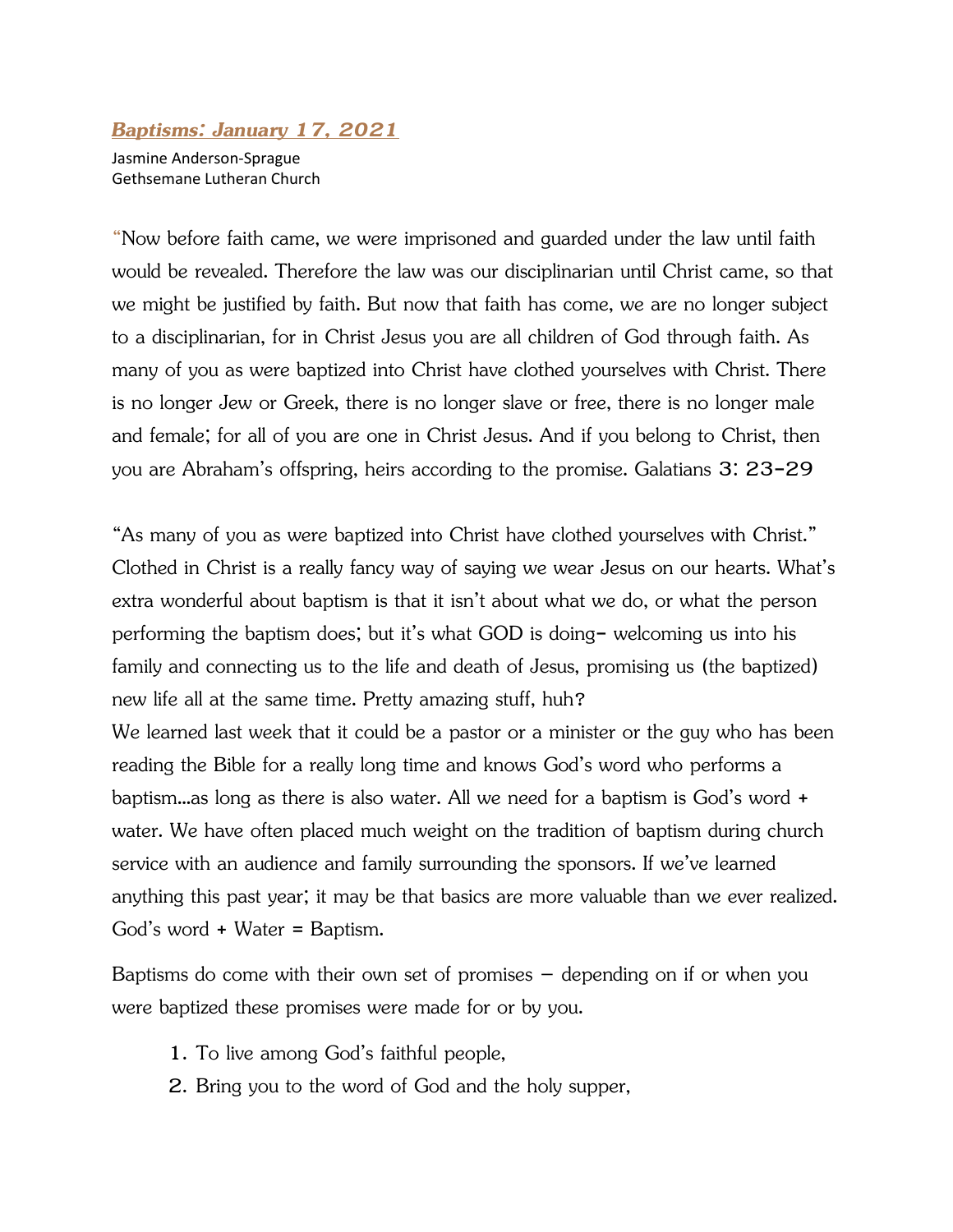- 3. Teach you the Lord's prayer, the Creed and the Ten Commandments,
- 4. Place in your hands the holy scriptures,
- 5. Nurture you in faith and prayer so that you would learn to trust God,
- 6. Proclaim Christ through word and deed,
- 7. Care for others and the world God made,
- 8. And seek justice and peace in all the world.

"But Miss Jasmine doing all of that sounds really HARD!!!" I know. It sounds like A LOT.

Who were your sponsors? Or, who would you ask to be your sponsors?

What things on this list are you already doing? Do you do every day? What things do you never do?

My hypothesis is that you're all doing these things pretty much all the time anyway! You are all amazing, and regularly feeding your Holy Spirit by keeping your baptismal promises and maybe you don't even realize it! "But Miss Jasmine, how could that be?!"

## I'm glad you asked!!

Being in Sunday School, listening to the sermons online, sharing our posts on Facebook or Instagram, singing our hymns are all great ways to live among God's faithful people AND proclaim the good news! Donating to local food banks, Human Solutions, SnowCap, mowing a neighbor's lawn, making phone tree calls, participating in church council or fellowship are all great examples of caring for others and the world. Sitting down to dinner even with your family, praying, thanking God for your blessings and food to sustain you is communing with your family in these COVID days. We continue to study scriptures, the Lord's prayer, creeds, Commandments and we are regularly working to seek justice and peace in this world: I hear it from each of you every week.

When it's hard; start simple. Baptized or not "we are no longer subject to a disciplinarian, for in Christ Jesus you are all children of God through faith."